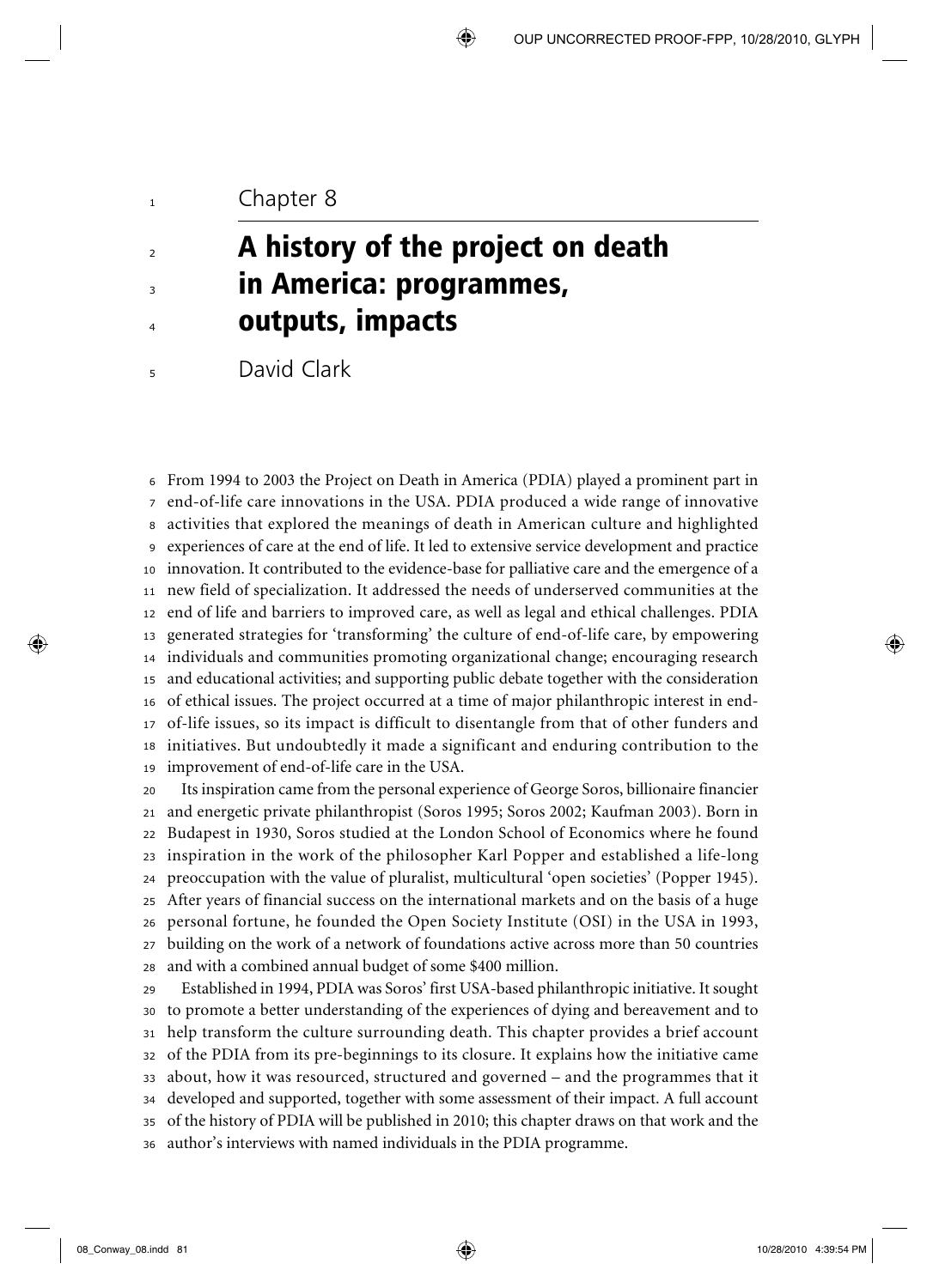## $_1$  Why a project on death in America?

9 8 7 6 5 4 3 2 In 1992 New York social worker Patricia Prem, an old friend of George Soros, was tasked by him to find out more about the provision of care for people at the end of life in the USA. She contacted a group of experts from clinical and academic backgrounds, as well as some policy oriented and community activists. By early 1994 a series of meetings was in train that culminated in the creation of an expert board and an offer of funding support from the OSI to take forward an initiative in the area of death, dying and bereavement. Some \$15 million was to be set aside over 3 years with the goal of improving the experience of death and dying in the USA.

⊕

23 22 21 20 19 18 17 16 15 14 13 12 11 10 The board charged with delivering the programme was handed a job of major significance both in terms of the level of resource and also the manner in which it would be deployed. The sense of responsibility was palpable. It soon became clear, however, that the board was an 'extraordinary cast of people', 1 which worked together in a manner akin to evangelists dedicated to the promotion of a cause. The members were open to the many proposals and suggestions that came to them, but also contributed a huge amount of their individual concerns and interests. In the early days they spent time together on retreats and shared personal experiences; for several of them the involvement proved to be life changing. They had a great deal to draw on and encompassed high-level achievers in academic, clinical medicine, and health-related research; they included a distinguished historian and social critic, a social worker and social activist, a geriatrician, and a lawyer. The talents of the board were indeed extensive and they needed to be, for as one member put it, the brief they had been given by Soros 'was breath-takingly open-ended'.<sup>2</sup>

32 31 30 29 28 27 26 25 24 Just 10 individuals served on the board through the lifetime of PDIA – five of them for the full duration. Throughout the period palliative care leader and distinguished neurologist and pain expert, Dr Kathleen Foley, held the unusual position of being a member of the board and the Director of the project. The *modus operandi* of the board was 'hands on' and engaged in depth with applications for funding, with monitoring progress as well as with strategy and longer term direction. Throughout the lifetime of the project the board was the key driver, shaping programmes, seeking out new opportunities, setting policy, and reviewing progress. It resulted in a rich, varied and extensive programme of initiatives over almost a decade.

#### 33 Programmes and grants 1994–2003

38 37 36 35 34 PDIA was unveiled publically on 30 November 1994, when George Soros gave an Alexander Ming Fisher Lecture in the Columbia Presbyterian Medical Center, in New York. The lecture began with an account of the death of each of his parents – his father in 1963 and his mother more recently. These more reflective elements led on to a hardhitting critique of the culture of dying in modern America:

39 We have created a medical culture so intent on curing disease and prolonging life that it fails to

40 provide support during one of life's most emphatic phases – death. Advances in high technology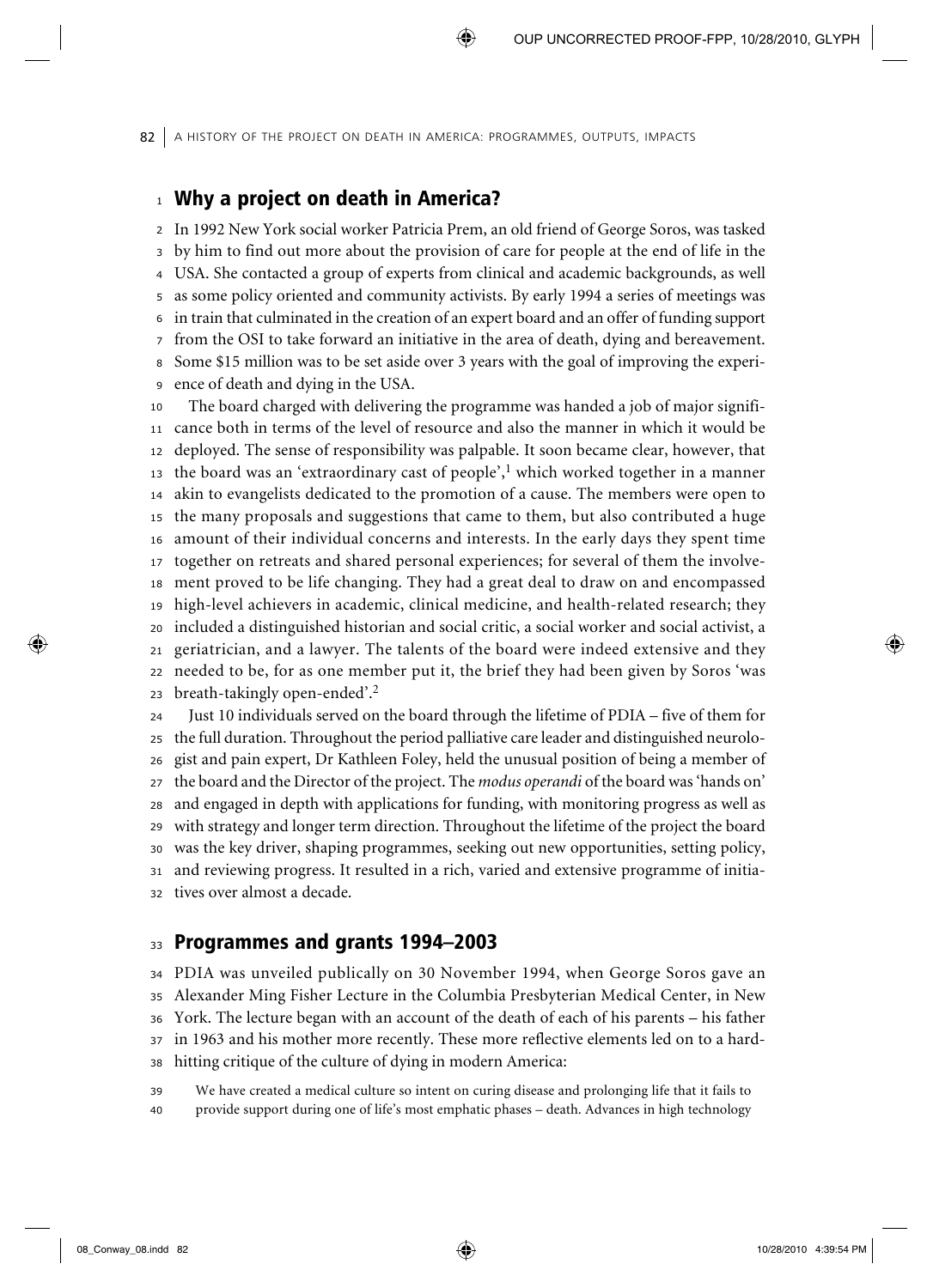PROGRAMMES AND GRANTS 1994-2003  $\vert$  83

⊕

1 interventions have deluded doctors and patients alike into believing that the inevitable can be delayed almost indefinitely.

## $(Soros 1998: 5)$

10 9 8 7 6 5 4 The speech identified three major recommendations: improved training for professionals involved in the care of the dying; the adoption of a comprehensive Disease Related Group (DRG) for the funding of terminal care in hospitals; and increased availability of hospice services for terminally ill patients, without restrictions on admission and reimbursement. With 2.2 million people dying in the USA every year, the task seemed enormous and those taking forward the PDIA would, he remarked in passing, 'have their work cut out for them' (Soros 1998: 6).

19 18 17 16 15 14 13 12 11 With such a challenging brief, the PDIA board sought from the outset to foster cooperation and collaboration among the various professionals with cognate interests already working in nursing, medicine, social work, ethics, policy, financing, as well as philanthropy and the media. Encouraged by Kathleen Foley, the board developed a regular practice of identifying experts from different disciplines, and convening meetings to map the field and determine the most pressing needs. The board members approached these meetings with a sense of deep conviction, but also one of working without a net – as naïve neophytes in the world of major philanthropy (PDIA 2004: 9). The early discussions were extensive and probing; the initial strategy was exploratory and tentative.

31 30 29 28 27 26 25 24 23  $22$ 21  $20$  In 1995, PDIA announced a grants programme to address seven priority areas for funding, hoping to cast a broad enough net to address the many significant areas of need. It was in a context of 'complete freedom to formulate our own agenda for transforming the culture of death and care of the dying' (PDIA 2004: 17) that the programme emerged and in which two interlocking themes were dominant: the harms inflicted by the medical system on dying people and the harms caused by public attitudes about death itself, the so-called 'denial of death'. The seven areas to be covered ranged from epidemiology and ethnography to the shaping of governmental and institutional policy. In both its size and range the response to the Request for Applications (RFA) was overwhelming and it became the perfect tool to assess the range of interest in death-related topics across America. In practice, however, it also led to a very broad range of initial investments, some of which bore fruit while others did not.

38 37 36 35 34 33 32 In its first 3 years, PDIA received more than 2000 grant requests over four grant calls and it funded 122 projects in the seven priority areas. Grants ranged from \$5000 to \$400,000, and represented many different approaches to the subject of dying – from the medical to the philosophical to the political. The board chose to fund a broad range of initiatives to reflect the complexity of the medical and societal challenge of providing appropriate, compassionate care to dying people and those close to them. 3 Eventually, three grant cycles unfolded as the PDIA was extended from 3 years to 6 years, and then to 9 years.

42 41 40 39 From an early stage the PDIA board began to forge the view that it was essential to change the culture of medicine in hospitals and nursing homes, where 80% of Americans die. The board envisioned a national network of role-model healthcare professionals – nurses, physicians, and social workers – who would serve as champions of

3 2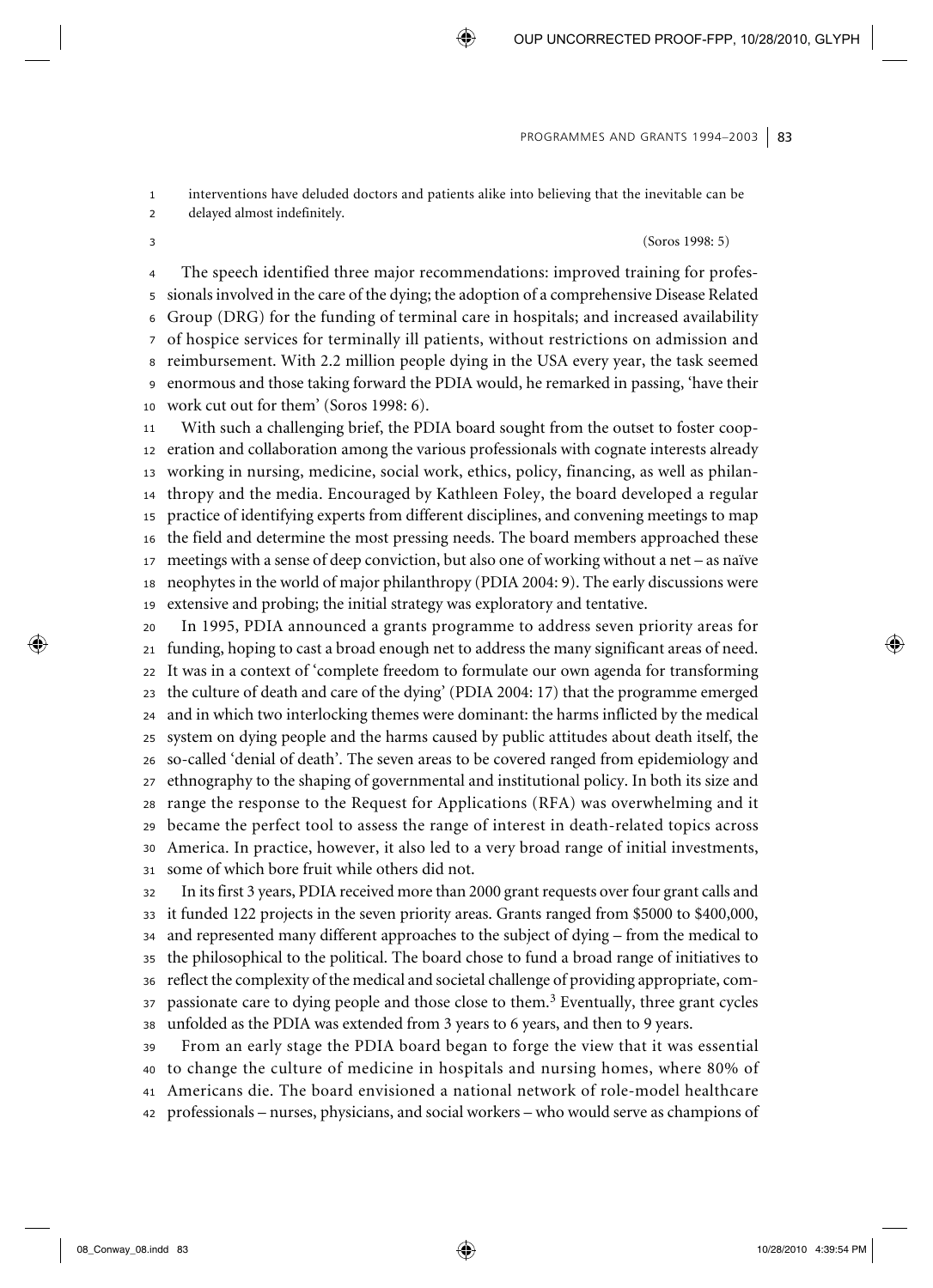2 <sup>1</sup> palliative care in their institutions. More than half of PDIA's funds were eventually to be used to support professional education initiatives.

⊕

11 10 9 8 7 6 5 4 3 Central to this was the PDIA Faculty Scholars Program. In total 87 individuals (52 men and 35 women) in eight cohorts were supported by the programme. 4 Medical professionals dominated the programme overwhelmingly. Medicine, oncology, geriatrics and psychiatry were the prominent disciplinary backgrounds, with just 10 nurses and three social scientists taking part. The Scholars represented a total of 59 medical schools, 10 nursing institutions and two universities. For the most part each Scholar was funded for 3 years. The Faculty Scholars Program became hugely influential. It was widely regarded on the board as being the single most successful aspect of PDIA, and the 87 Faculty became among the most prominent and active leaders of palliative care in the USA.

26 25 24 23 22 21 20 19 18 17 16 15 14 13 12 There were those in the board who considered that this model could be extended to other professions and that indeed there was a need to address the heavy physician dominance of the programme by promoting the work of other groups involved in end-of-life care. Most obvious among these was the nursing profession. PDIA supported nurses through a Nursing Leadership Institute in End-of-Life Care to advance the profession's agenda to improve care at the end of life by increasing relevant leadership capacity of nurses. Some board members also argued – in the face of resistance – for greater prominence to be given to social work perspectives in end-of-life care. The result was the Social Work Leadership Program, which began in 2000 and encouraged social work applicants to submit proposals addressing a critical issue in the care of the dying. Especially sought after were projects that addressed the design, implementation, and dissemination of research on new social work service-delivery models for the dying and their network of family and friends. The result was a late rally for social work within PDIA and a programme involving 42 social workers – 50% academics with PhDs and 50% with Masters qualifications and working in direct practice.

42 41 40 39 38 37 36 35 34 33 32 31 30 29 28 27 These major professional development programmes took a significant share of the PDIA budget, but funds were also used in innovative ways to support a variety of other activities, reflecting the board's inclusive approach to transforming the culture of dying within American society. One approach was to make alliances with other foundations and philanthropic groups to raise awareness about end-of-life issues and to promote more interest in grant making for improved end-of-life care. In a climate of growing interest among private foundations in the subject of end-of-life care, PDIA joined forces in 1995 with the Robert Wood Johnson Foundation, the Nathan Cummings Foundation, the Rockefeller Family Office, and the Commonwealth Fund to form *Grantmakers Concerned with Care at the End of Life* . This coalition organized conferences and shared information in order to inform funders about major social, economic, and medical issues in end-of-life care, and to encourage them to address those issues in their grantmaking. A similar initiative occurred in 2002, when PDIA and the Emily Davie and Joseph S. Kornfeld Foundation formed the Funders' Consortium to Advance Palliative Medicine. This alliance supported existing and new palliative care fellowship training programmes, with the goal of helping to increase the numbers of physicians with advanced training in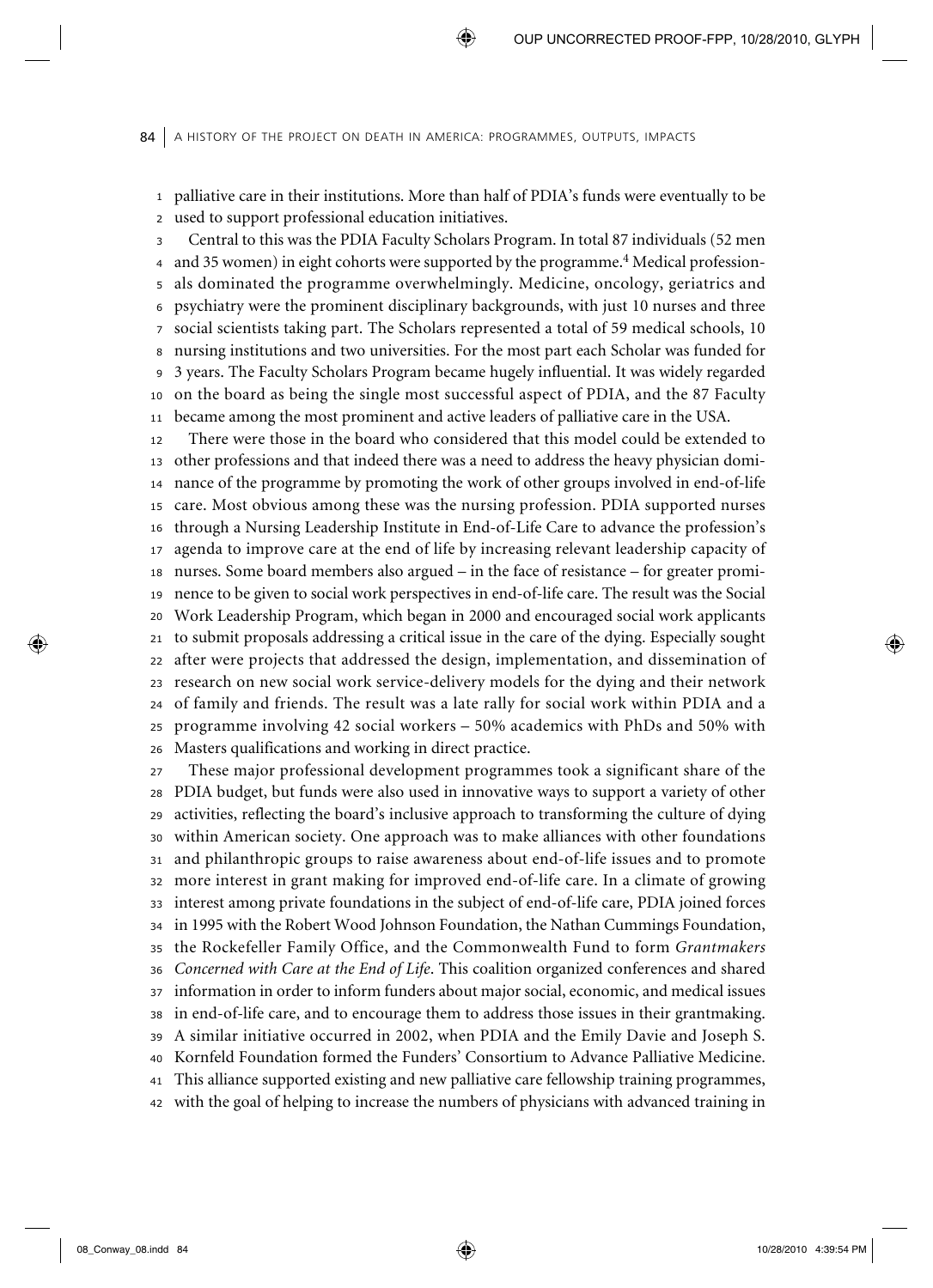PROGRAMMES AND GRANTS 1994-2003  $\vert$  85

6 5 4 3 2 <sup>1</sup> palliative medicine, and thereby make a contribution to the wider goal of obtaining formal recognition as a medical subspecialty with the Accreditation Council for Graduate Medical Education and the American Board of Medical Specialties. In 2006, the Council and the Board approved and recognized the new specialty in hospice and palliative medicine, and formal certification of physicians and accreditation of training programmes began in 2008.

⊕

17 16 15 14 13 12 11 10 9 8 7 PDIA launched an arts and humanities initiative in 1998. Grantees produced film, photography, poetry, essays, dance, and artwork to express individual and community experiences of illness, death, and grief, and encourage conversation and thoughtful reflection. Again, there was not unanimity on the board about the success of this initiative. Nevertheless, the arts and humanities programme funded an innovative range of projects – capturing cultural expressions of death and dying in exhibitions, theatre, film and video documentary, poetry, photographs and essays, performance work, and even the unusual medium of fabric and thread work. It made 14 grants to 13 grantees and highlighted the role of creative artists in giving form though language and image to experiences at the end of life, to promoting expressions of illness, death and mourning, and thereby helping to 'identify leverage points for change within our society' (PDIA 2001: 40).

34 33 32 31 30 29 28 27 26 25 24 23 22 21 20 19 18 In 1999, a community grief and bereavement initiative was launched. From interfaith, community-based, and school-based programmes to programmes for special groups such as incarcerated youth or union home healthcare workers, grantees created programmes to support individual and community bereavement. PDIA also chose to address challenging legal and economic barriers, and to improve access to care for particularly vulnerable populations, and those socially excluded and denied access by the healthcare system. These underserved groups included children, elderly persons, non-English speakers, those incarcerated, the homeless, ethnic and cultural minorities, and people with physical or developmental disabilities. PDIA also launched an initiative to improve palliative care in the African-American community, recognizing that members of this section of the population use relatively few palliative and hospice services, even when they have full access to them. Little data existed to explain this phenomenon, although historical denial of access to healthcare and past abuses in medical research may have contributed to a general mistrust of the healthcare system (Brunner 2009 ). This initiative sought to define and promote a research, education, and policy agenda, and to build coalitions among organizations and stakeholders working in the African-American community to promote palliative care.

42 41 40 39 38 37 36 35 In 1998, when 1.83 million men and women were incarcerated in prisons and jails across the USA, more than 2500 prisoners died of natural causes in state and federal correctional facilities. Longer sentences and fewer paroles, coupled with the increasing age of prisoners, were also contributing to the increasing numbers of terminally ill inmates. In response, PDIA and the Center on Crime, Communities, and Culture, another OSI programme, co-sponsored the first-ever meeting devoted to the growing problem of caring for the dying in prisons and jails in order to define the issues and explore possible solutions. PDIA also supported the production of a compelling video documentary on

⊕

08\_Conway\_08.indd 85 10/28/2010 4:39:54 PM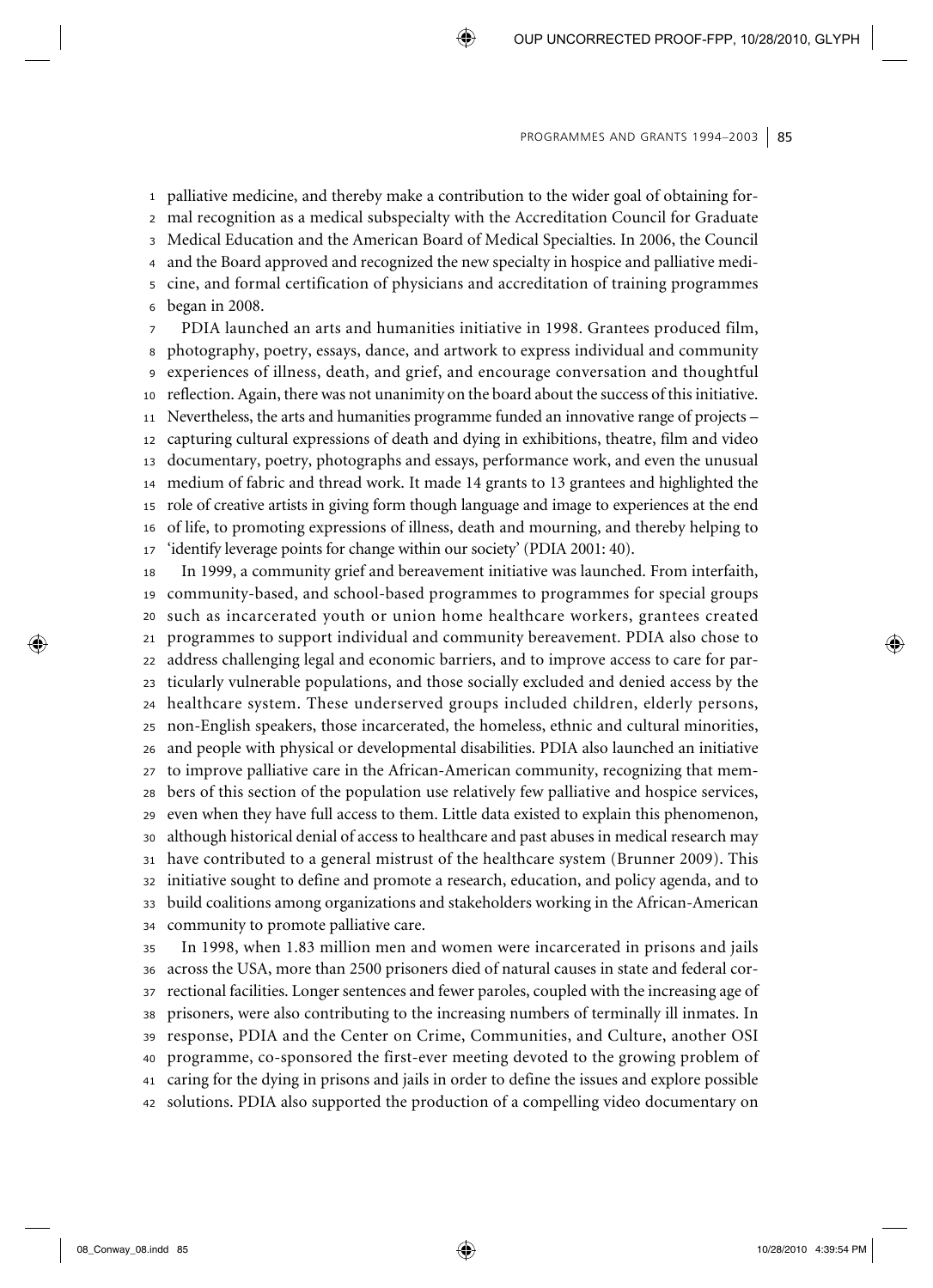7 6 5 4 3 2 <sup>1</sup> one of the nation's first prison hospice programmes at Angola Prison in Louisiana, involving inmate volunteers trained to care for other dying inmates. As a result of these efforts, a series of ongoing initiatives was developed to advance the care of dying prisoners through the creation of educational initiatives for prison healthcare professionals and associated policy changes. In collaboration with the Robert Wood Johnson Foundation, PDIA supported the development of national guidelines for palliative care in America's prisons and jails.

⊕

12 11 10 9 8 The PDIA was funded over a series of 3-year budgetary cycles. Towards the end of year two of the first cycle the PDIA board put forward a tapering budget totalling \$12 million, which would lead to closure after two cycles and a total of 6 years. In fact PDIA in due course entered a third funding cycle – again at \$15 million – making a total funding period of 9 years in all, from 1994 to 2003.

### 13 Exit strategy and wider implications

27 26 25 24  $23$ 22 21 20 19 18 17 16 15 14 During the final year of its operation, the staff and board of PDIA reviewed the original funding strategies, goals, and individual initiatives in the light of an end to OSI funding. The need for an exit strategy, albeit one that had been postponed, proved a painful experience for those concerned, who found it hard to imagine the programme ending. The exit strategy focused around support for a number of key organizations active across the USA in the field of end-of-life care. One major beneficiary stood out, however, and this was the American Academy of Hospice and Palliative Medicine – a physician-based professional organization dedicated to advancing practice, research, and education in palliative medicine. PDIA awarded a \$1.2 million grant to the Academy to support its infrastructure and to strengthen its ability to serve the needs of palliative care professionals through the creation of an academic 'college' to house the legacy and leadership of the PDIA Faculty Scholars as well as to strengthen the Academy's capacity to support and nurture academic leaders in all fields and to expand its role in the promotion of interdisciplinary professional education in palliative care.

41 40 39 38 37 36 35 34 33 32 31 30 29  $28$  In contrast other exit grants were relatively modest. Three groups each received a grant of \$200,000: the Hospice and Palliative Nurses Association; the Social Work Summit on Palliative and End of Life Care; and the National Hospice and Palliative Care Organization. Two grants of \$100,000 dollars each were awarded to: the Harvard Medical School's Program in Palliative Care Education and Practice, and to the American Board of Hospice and Palliative Medicine to implement standards for fellowship training programmes in palliative care and to begin the application process to make palliative medicine a subspecialty. With this programme of exit funding, PDIA completed all grantmaking at the end of 2003. In October 2004 the project issued a special report, *Transforming the Culture of Dying* , in which its activities over a 9-year period were reviewed (PDIA 2004 ). The PDIA invested \$45 million in improving care available to patients and their families at all stages of serious illness. The report highlighted examples of strategic grantmaking and included specific funding recommendations focused on areas of special opportunity where philanthropic investment might make a dramatic difference to the lives of dying people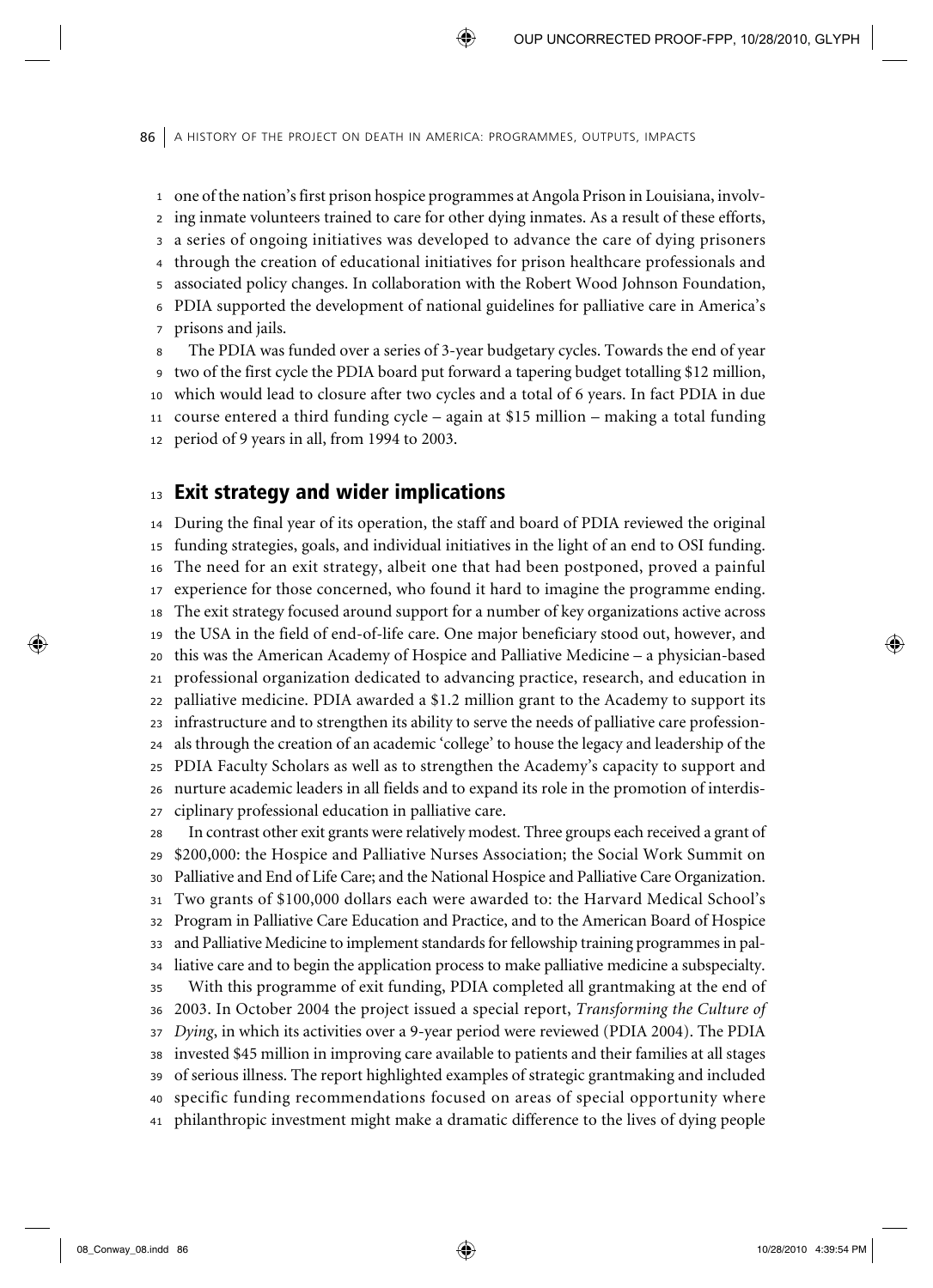## EXIT STRATEGY AND WIDER IMPLICATIONS | 87

 $\overline{q}$ 8 7 6 5 4 3 2 <sup>1</sup> and their families. The report emphasized the enormous impact of private philanthropy on the development of palliative and end-of-life care services in the USA and highlighted OSI's interest in sharing with the greater funding community those lessons learned over the lifetime of the PDIA. It also asserted that all people with serious or advanced illness should expect and receive reliable, skilled, and supportive palliative care in order to relieve pain and other physical symptoms, and to promote the highest quality of life possible at all stages of serious illness. It acknowledged that palliative care can be delivered alongside potentially curative treatments and is best delivered by an interdisciplinary healthcare team that can address physical, psychological, and practical problems.

⊕

18 17 16 15 14 13 12 11 10 Over 2.5 million individuals die in the USA each year. Many more tens of millions are affected as bereaved relatives, companions, friends and caregivers. PDIA drew attention to this set of social circumstances and sought to explore the consequences and implications – and most importantly what might be done about it. From its beginning, PDIA focused on the vulnerable and voiceless individuals who had, in a sense, been abandoned by the healthcare system. Their suffering suggested ways in which modern high-technology medicine had lost its way. PDIA took the view that palliative care and treatment enhance the field of medicine and demonstrate the importance of both competence and compassion in modern healthcare practice.

22 21 20 19 The goal of PDIA was ambitious and at the same time unmeasurable: to transform the culture of dying in the USA. This was a huge societal challenge to be taken on by a fixedterm programme funded through private philanthropy. PDIA was a *necessary* but not *sufficient* condition for such a transformation to take place.

34 33 32 31 30 29 28 27 26 25 24 23 It has been observed (Eikenberry & Nickel 2006 ) that around the world many political systems show evidence of a shift from hierarchically organized and unitary systems of government to arrangements that are more horizontal in character and relatively fragmented. In this context considerable scope emerges for the role of non-governmental and philanthropic endeavour, often focused on single issues. Where this is combined with high concentrations of individual wealth in the hands of elite donors – as was the case in the USA from the 1980s – then the scope for private philanthropy to influence the activities of the public domain becomes increasingly evident. Philanthropy may have the potential to act as a transformative agent in this context and might engage in complex areas of social and public interest that cut across the jurisdictions of specific departments of government or particular service organizations. Much of the activity of the OSI can be seen in this manner and the work of PDIA is a particularly good example of it.

43 42 41 40 39 38 37 36 35 This 'new' philanthropy, which can be distinguished from 'charity' that is oriented primarily at the poor and at immediate needs, refers to something much wider in scope than direct giving to good causes. This is private giving for explicitly public purposes with a strong social ethic (Ostrower 1995 ). The philanthropic activities of George Soros fall squarely into this domain, encompassing programmes for community development, as well as for policy and legal change. They include advocacy and challenge to vested interests and at times have a strongly political character. PDIA fits into an emergent cadre of New York based philanthropy that developed in the city from the 1980s. PDIA made a contribution to the governance of death in the USA by highlighting the dimensions of